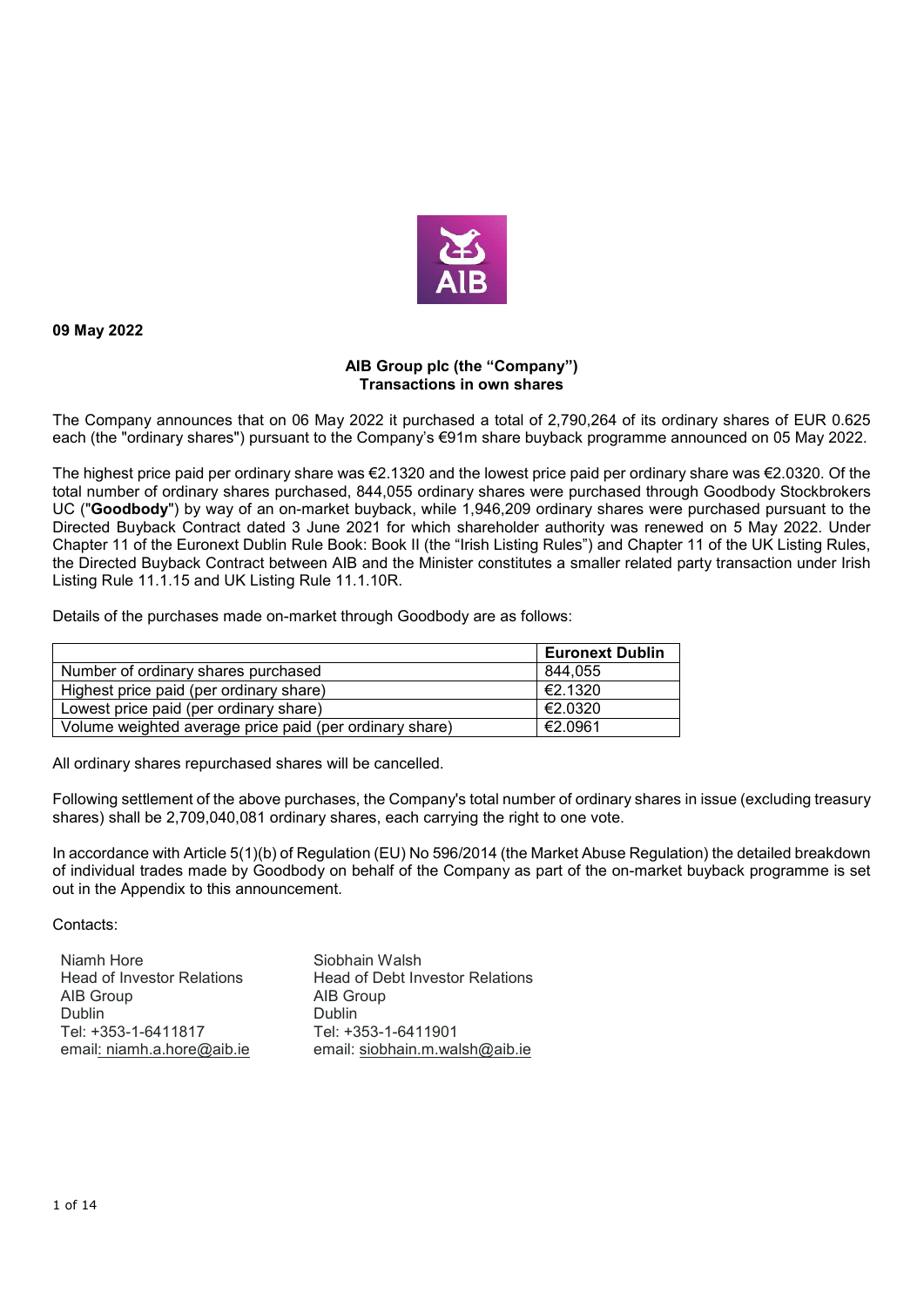## **Appendix**

## **Transaction Details**

| <b>Issuer Name</b>       | AIB Group plc            |
|--------------------------|--------------------------|
| LEI                      | 635400AKJBGNS5WNQL34     |
| <b>ISIN</b>              | IE00BF0L3536             |
| <b>Intermediary Name</b> | Goodbody Stockbrokers UC |
| <b>Intermediary Code</b> | GDBSIE21XXX              |
| <b>Timezone</b>          | <b>GMT</b>               |
| <b>Currency</b>          | <b>EUR</b>               |

## **Euronext Dublin**

| <b>Number of Shares</b> | <b>Price per Share (EUR)</b> | <b>Trading venue</b> | <b>Time</b> | of Transaction          |
|-------------------------|------------------------------|----------------------|-------------|-------------------------|
|                         |                              |                      | transaction | <b>Reference Number</b> |
| 4,334                   | 2.0660                       | <b>XDUB</b>          | 08:05:21    | 00026313320TRDU1        |
| 4,383                   | 2.0660                       | <b>XDUB</b>          | 08:05:21    | 00026313321TRDU1        |
| 4,293                   | 2.0660                       | <b>XDUB</b>          | 08:05:21    | 00026313322TRDU1        |
| 49                      | 2.0620                       | <b>XDUB</b>          | 08:05:21    | 00026313323TRDU1        |
| 4,599                   | 2.0620                       | <b>XDUB</b>          | 08:05:21    | 00026313324TRDU1        |
| 2,507                   | 2.0600                       | <b>XDUB</b>          | 08:16:00    | 00026313456TRDU1        |
| 2,453                   | 2.0600                       | <b>XDUB</b>          | 08:17:11    | 00026313479TRDU1        |
| 178                     | 2.0600                       | <b>XDUB</b>          | 08:17:11    | 00026313480TRDU1        |
| 669                     | 2.0600                       | <b>XDUB</b>          | 08:18:32    | 00026313498TRDU1        |
| 2,141                   | 2.0600                       | <b>XDUB</b>          | 08:18:32    | 00026313499TRDU1        |
| 2,565                   | 2.0620                       | <b>XDUB</b>          | 08:19:58    | 00026313544TRDU1        |
| 4,035                   | 2.0560                       | <b>XDUB</b>          | 08:20:41    | 00026313561TRDU1        |
| 2,200                   | 2.0540                       | <b>XDUB</b>          | 08:21:00    | 00026313562TRDU1        |
| 1,520                   | 2.0540                       | <b>XDUB</b>          | 08:21:00    | 00026313563TRDU1        |
| 1,520                   | 2.0540                       | <b>XDUB</b>          | 08:21:00    | 00026313564TRDU1        |
| 1,268                   | 2.0540                       | <b>XDUB</b>          | 08:21:00    | 00026313565TRDU1        |
| 1,647                   | 2.0500                       | <b>XDUB</b>          | 08:21:39    | 00026313568TRDU1        |
| 878                     | 2.0500                       | <b>XDUB</b>          | 08:21:39    | 00026313569TRDU1        |
| 769                     | 2.0500                       | <b>XDUB</b>          | 08:21:39    | 00026313570TRDU1        |
| 1,647                   | 2.0500                       | <b>XDUB</b>          | 08:21:39    | 00026313571TRDU1        |
| 1,613                   | 2.0500                       | <b>XDUB</b>          | 08:22:04    | 00026313589TRDU1        |
| 3,831                   | 2.0500                       | <b>XDUB</b>          | 08:22:43    | 00026313594TRDU1        |
| 3,369                   | 2.0420                       | <b>XDUB</b>          | 08:30:43    | 00026313706TRDU1        |
| 3,712                   | 2.0420                       | <b>XDUB</b>          | 08:30:43    | 00026313707TRDU1        |
| 3,203                   | 2.0420                       | <b>XDUB</b>          | 08:30:43    | 00026313708TRDU1        |
| 795                     | 2.0420                       | <b>XDUB</b>          | 08:30:43    | 00026313709TRDU1        |
| 4,638                   | 2.0420                       | <b>XDUB</b>          | 08:30:43    | 00026313710TRDU1        |
| 153                     | 2.0400                       | <b>XDUB</b>          | 08:31:24    | 00026313717TRDU1        |
| 3,961                   | 2.0400                       | <b>XDUB</b>          | 08:31:46    | 00026313718TRDU1        |
| 1,179                   | 2.0420                       | <b>XDUB</b>          | 08:34:39    | 00026313781TRDU1        |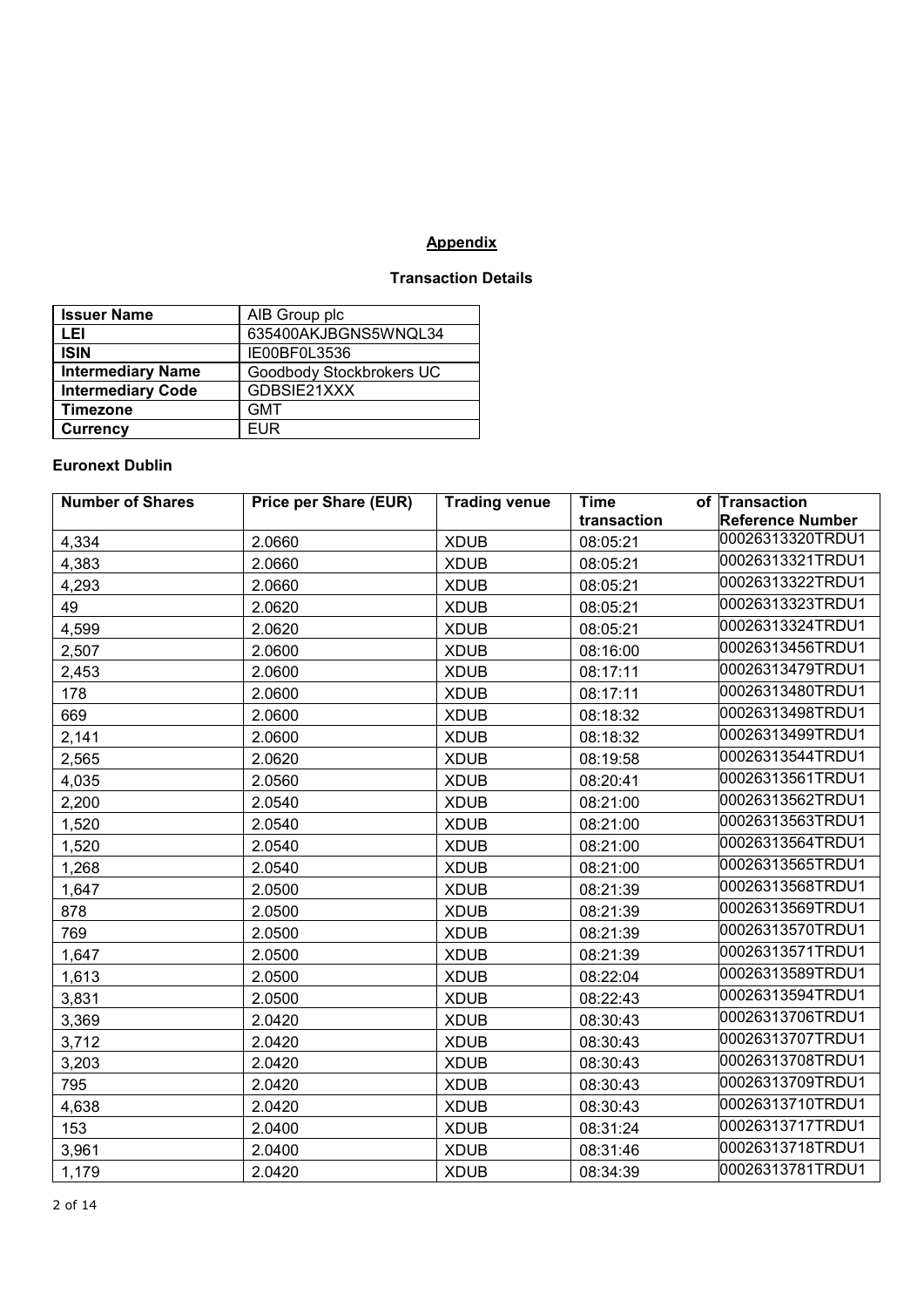| 2,532 | 2.0420 | <b>XDUB</b> | 08:34:39 | 00026313782TRDU1 |
|-------|--------|-------------|----------|------------------|
| 2,498 | 2.0420 | <b>XDUB</b> | 08:34:39 | 00026313785TRDU1 |
| 99    | 2.0320 | <b>XDUB</b> | 08:36:10 | 00026313804TRDU1 |
| 2,528 | 2.0320 | <b>XDUB</b> | 08:36:10 | 00026313805TRDU1 |
| 5,177 | 2.0400 | <b>XDUB</b> | 08:42:58 | 00026313918TRDU1 |
| 813   | 2.0400 | <b>XDUB</b> | 08:42:58 | 00026313919TRDU1 |
| 5,255 | 2.0480 | <b>XDUB</b> | 08:49:48 | 00026313986TRDU1 |
| 8,750 | 2.0540 | <b>XDUB</b> | 08:50:23 | 00026313992TRDU1 |
| 646   | 2.0560 | <b>XDUB</b> | 08:59:07 | 00026314116TRDU1 |
| 489   | 2.0560 | <b>XDUB</b> | 08:59:07 | 00026314117TRDU1 |
| 1,150 | 2.0560 | <b>XDUB</b> | 08:59:07 | 00026314118TRDU1 |
| 650   | 2.0560 | <b>XDUB</b> | 08:59:07 | 00026314119TRDU1 |
| 2,431 | 2.0560 | <b>XDUB</b> | 08:59:07 | 00026314120TRDU1 |
| 1,146 | 2.0560 | <b>XDUB</b> | 08:59:07 | 00026314121TRDU1 |
| 556   | 2.0560 | <b>XDUB</b> | 08:59:07 | 00026314122TRDU1 |
| 115   | 2.0560 | <b>XDUB</b> | 08:59:07 | 00026314123TRDU1 |
| 1,681 | 2.0560 | <b>XDUB</b> | 08:59:07 | 00026314124TRDU1 |
| 115   | 2.0560 | <b>XDUB</b> | 08:59:07 | 00026314125TRDU1 |
| 1,796 | 2.0560 | <b>XDUB</b> | 08:59:07 | 00026314126TRDU1 |
| 1,242 | 2.0560 | <b>XDUB</b> | 08:59:07 | 00026314127TRDU1 |
| 6,133 | 2.0780 | <b>XDUB</b> | 09:09:01 | 00026314213TRDU1 |
| 1,717 | 2.0780 | <b>XDUB</b> | 09:09:01 | 00026314214TRDU1 |
| 2,087 | 2.0780 | <b>XDUB</b> | 09:09:01 | 00026314215TRDU1 |
| 1,717 | 2.0780 | <b>XDUB</b> | 09:09:01 | 00026314216TRDU1 |
| 6,133 | 2.0780 | <b>XDUB</b> | 09:09:01 | 00026314217TRDU1 |
| 740   | 2.0780 | <b>XDUB</b> | 09:09:01 | 00026314218TRDU1 |
| 94    | 2.0780 | <b>XDUB</b> | 09:09:01 | 00026314219TRDU1 |
| 1,717 | 2.0780 | <b>XDUB</b> | 09:09:01 | 00026314220TRDU1 |
| 235   | 2.0780 | <b>XDUB</b> | 09:09:01 | 00026314221TRDU1 |
| 738   | 2.0740 | <b>XDUB</b> | 09:16:04 | 00026314252TRDU1 |
| 1,666 | 2.0740 | <b>XDUB</b> | 09:16:04 | 00026314253TRDU1 |
| 2,734 | 2.0740 | <b>XDUB</b> | 09:16:04 | 00026314254TRDU1 |
| 449   | 2.0740 | <b>XDUB</b> | 09:16:04 | 00026314255TRDU1 |
| 3,345 | 2.0720 | <b>XDUB</b> | 09:16:04 | 00026314256TRDU1 |
| 3,141 | 2.0740 | <b>XDUB</b> | 09:22:10 | 00026314351TRDU1 |
| 3,160 | 2.0740 | <b>XDUB</b> | 09:22:10 | 00026314352TRDU1 |
| 3,210 | 2.0740 | <b>XDUB</b> | 09:26:25 | 00026314386TRDU1 |
| 3,112 | 2.0740 | <b>XDUB</b> | 09:26:25 | 00026314387TRDU1 |
| 3,337 | 2.0720 | <b>XDUB</b> | 09:26:25 | 00026314388TRDU1 |
| 2,471 | 2.0780 | <b>XDUB</b> | 09:34:40 | 00026314436TRDU1 |
| 2,065 | 2.0780 | <b>XDUB</b> | 09:34:40 | 00026314437TRDU1 |
| 490   | 2.0780 | <b>XDUB</b> | 09:34:40 | 00026314438TRDU1 |
| 3,618 | 2.0780 | <b>XDUB</b> | 09:34:40 | 00026314439TRDU1 |
| 3,353 | 2.0800 | <b>XDUB</b> | 09:43:08 | 00026314497TRDU1 |
| 3,431 | 2.0800 | <b>XDUB</b> | 09:43:08 | 00026314498TRDU1 |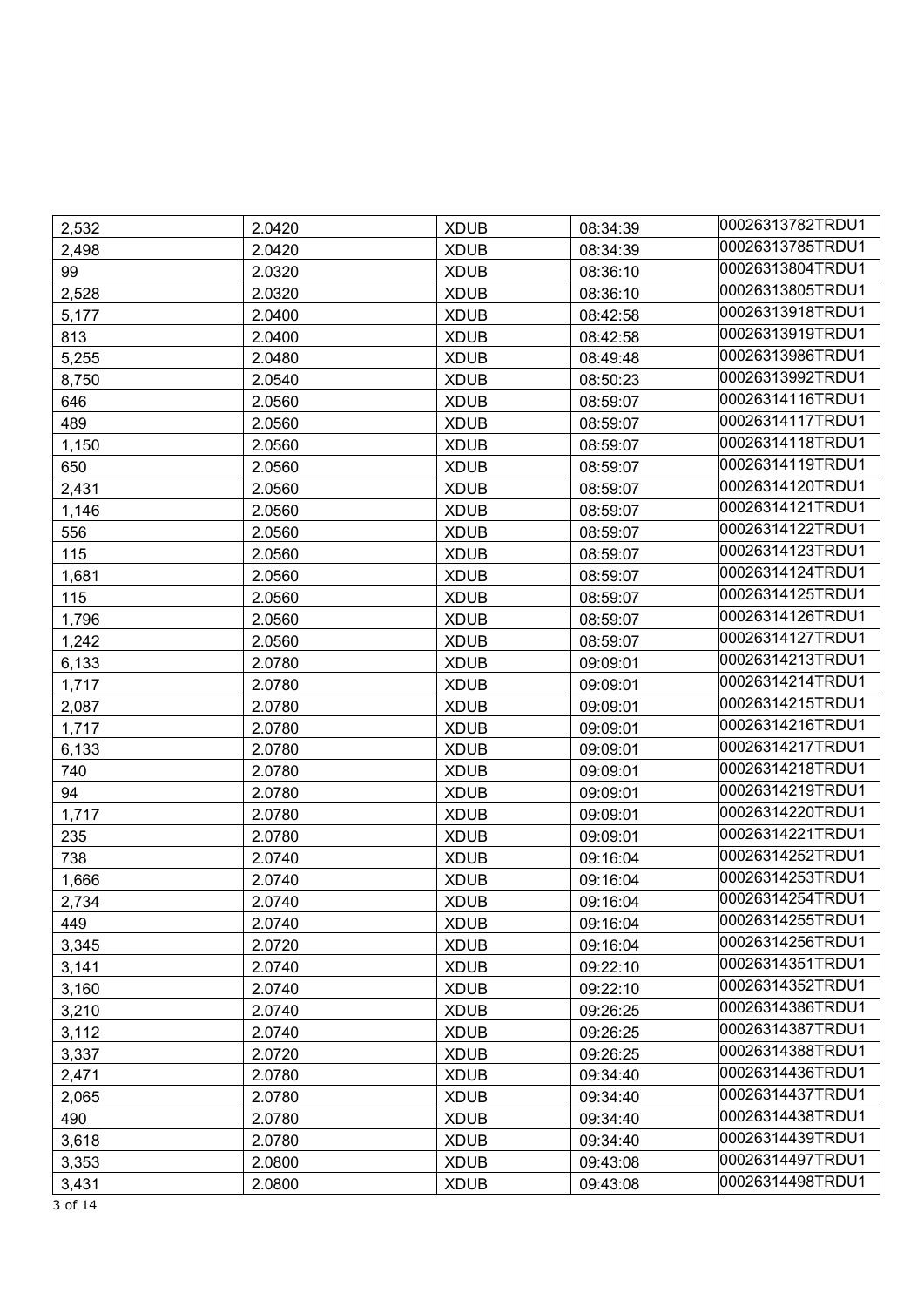| 2,143 | 2.0800 | <b>XDUB</b> | 09:43:08 | 00026314499TRDU1 |
|-------|--------|-------------|----------|------------------|
| 688   | 2.0800 | <b>XDUB</b> | 09:43:08 | 00026314500TRDU1 |
| 522   | 2.0800 | <b>XDUB</b> | 09:43:08 | 00026314501TRDU1 |
| 28    | 2.0800 | <b>XDUB</b> | 09:43:08 | 00026314502TRDU1 |
| 453   | 2.0780 | <b>XDUB</b> | 09:45:22 | 00026314532TRDU1 |
| 3,068 | 2.0780 | <b>XDUB</b> | 09:45:22 | 00026314533TRDU1 |
| 2,299 | 2.0760 | <b>XDUB</b> | 09:45:22 | 00026314534TRDU1 |
| 1,244 | 2.0760 | <b>XDUB</b> | 09:45:22 | 00026314535TRDU1 |
| 2,566 | 2.0720 | <b>XDUB</b> | 09:51:22 | 00026314699TRDU1 |
| 2,627 | 2.0720 | <b>XDUB</b> | 09:51:22 | 00026314700TRDU1 |
| 2,585 | 2.0720 | <b>XDUB</b> | 09:51:22 | 00026314701TRDU1 |
| 3,057 | 2.0720 | <b>XDUB</b> | 09:54:43 | 00026314782TRDU1 |
| 282   | 2.0720 | <b>XDUB</b> | 10:02:37 | 00026314960TRDU1 |
| 1,121 | 2.0720 | <b>XDUB</b> | 10:02:37 | 00026314961TRDU1 |
| 460   | 2.0720 | <b>XDUB</b> | 10:02:37 | 00026314962TRDU1 |
| 2,368 | 2.0800 | <b>XDUB</b> | 10:05:05 | 00026315053TRDU1 |
| 99    | 2.0800 | <b>XDUB</b> | 10:05:05 | 00026315054TRDU1 |
| 2,371 | 2.0800 | <b>XDUB</b> | 10:08:12 | 00026315141TRDU1 |
| 310   | 2.0800 | <b>XDUB</b> | 10:08:12 | 00026315142TRDU1 |
| 2,227 | 2.0800 | <b>XDUB</b> | 10:08:12 | 00026315143TRDU1 |
| 5,620 | 2.0800 | <b>XDUB</b> | 10:08:12 | 00026315144TRDU1 |
| 2,738 | 2.0800 | <b>XDUB</b> | 10:08:12 | 00026315145TRDU1 |
| 2,882 | 2.0800 | <b>XDUB</b> | 10:08:12 | 00026315146TRDU1 |
| 608   | 2.0800 | <b>XDUB</b> | 10:08:12 | 00026315147TRDU1 |
| 120   | 2.0800 | <b>XDUB</b> | 10:08:12 | 00026315148TRDU1 |
| 1,041 | 2.0800 | <b>XDUB</b> | 10:08:12 | 00026315149TRDU1 |
| 2,466 | 2.0840 | <b>XDUB</b> | 10:16:13 | 00026315255TRDU1 |
| 2,551 | 2.0840 | <b>XDUB</b> | 10:16:13 | 00026315256TRDU1 |
| 1,958 | 2.0820 | <b>XDUB</b> | 10:23:20 | 00026315284TRDU1 |
| 913   | 2.0820 | <b>XDUB</b> | 10:23:20 | 00026315285TRDU1 |
| 1,052 | 2.0820 | <b>XDUB</b> | 10:23:20 | 00026315286TRDU1 |
| 3,181 | 2.0820 | <b>XDUB</b> | 10:23:20 | 00026315287TRDU1 |
| 761   | 2.0820 | <b>XDUB</b> | 10:23:20 | 00026315288TRDU1 |
| 1,813 | 2.0820 | <b>XDUB</b> | 10:23:20 | 00026315289TRDU1 |
| 1,668 | 2.0820 | <b>XDUB</b> | 10:23:20 | 00026315290TRDU1 |
| 570   | 2.0820 | <b>XDUB</b> | 10:23:20 | 00026315291TRDU1 |
| 1,081 | 2.0860 | <b>XDUB</b> | 10:34:14 | 00026315474TRDU1 |
| 656   | 2.0860 | <b>XDUB</b> | 10:34:14 | 00026315475TRDU1 |
| 909   | 2.0860 | <b>XDUB</b> | 10:34:14 | 00026315476TRDU1 |
| 2,488 | 2.0860 | <b>XDUB</b> | 10:36:15 | 00026315508TRDU1 |
| 2,538 | 2.0920 | <b>XDUB</b> | 10:38:09 | 00026315520TRDU1 |
| 2,559 | 2.0940 | <b>XDUB</b> | 10:40:36 | 00026315658TRDU1 |
| 1,979 | 2.0940 | <b>XDUB</b> | 10:43:05 | 00026315723TRDU1 |
| 1,921 | 2.0980 | <b>XDUB</b> | 10:45:20 | 00026315744TRDU1 |
| 2,200 | 2.0980 | <b>XDUB</b> | 10:45:20 | 00026315745TRDU1 |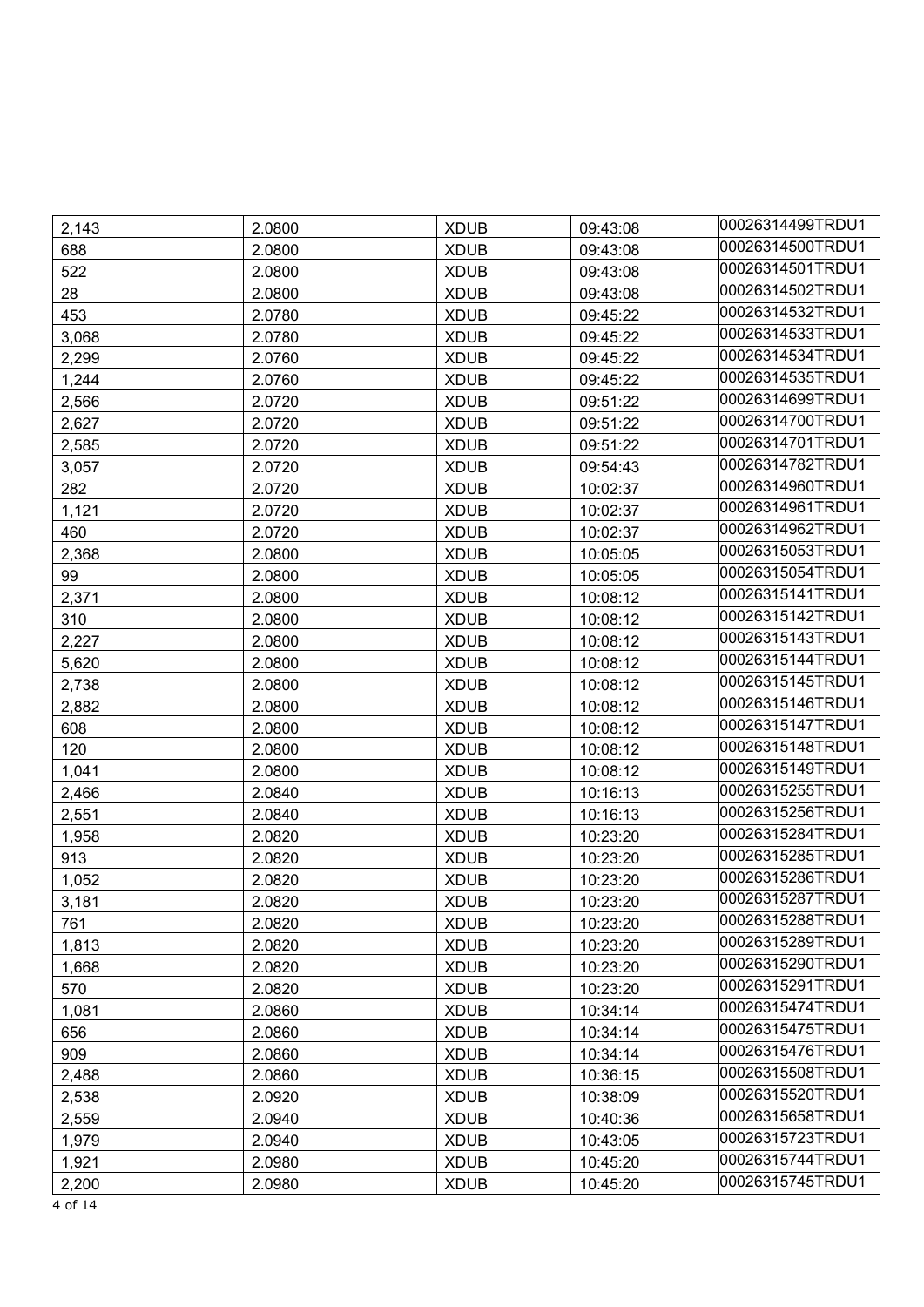| 537     | 2.0980 | <b>XDUB</b> | 10:45:20 | 00026315746TRDU1 |
|---------|--------|-------------|----------|------------------|
| 2,610   | 2.0960 | <b>XDUB</b> | 10:46:02 | 00026315782TRDU1 |
| 4,283   | 2.0960 | <b>XDUB</b> | 10:46:02 | 00026315783TRDU1 |
| 5,830   | 2.0960 | <b>XDUB</b> | 10:46:02 | 00026315784TRDU1 |
| 2,855   | 2.1060 | <b>XDUB</b> | 10:59:10 | 00026316166TRDU1 |
| 211     | 2.1060 | <b>XDUB</b> | 10:59:54 | 00026316182TRDU1 |
| 1,074   | 2.1060 | <b>XDUB</b> | 10:59:54 | 00026316183TRDU1 |
| 1,272   | 2.1060 | <b>XDUB</b> | 10:59:54 | 00026316184TRDU1 |
| 573     | 2.1040 | <b>XDUB</b> | 11:01:56 | 00026316262TRDU1 |
| 1,000   | 2.1040 | <b>XDUB</b> | 11:01:56 | 00026316263TRDU1 |
| 1,162   | 2.1040 | <b>XDUB</b> | 11:01:56 | 00026316264TRDU1 |
| 496     | 2.1000 | <b>XDUB</b> | 11:03:02 | 00026316293TRDU1 |
| 1,222   | 2.1000 | <b>XDUB</b> | 11:03:02 | 00026316294TRDU1 |
| 2,200   | 2.1000 | <b>XDUB</b> | 11:03:02 | 00026316295TRDU1 |
| 1,718   | 2.1000 | <b>XDUB</b> | 11:03:02 | 00026316296TRDU1 |
| 1,704   | 2.1000 | <b>XDUB</b> | 11:03:02 | 00026316297TRDU1 |
| 3,944   | 2.1020 | <b>XDUB</b> | 11:08:18 | 00026316425TRDU1 |
| 754     | 2.1020 | <b>XDUB</b> | 11:08:18 | 00026316426TRDU1 |
| 633     | 2.1020 | <b>XDUB</b> | 11:13:47 | 00026316456TRDU1 |
| 1,127   | 2.1020 | <b>XDUB</b> | 11:13:47 | 00026316457TRDU1 |
| 125     | 2.1020 | <b>XDUB</b> | 11:18:50 | 00026316546TRDU1 |
| 13,085  | 2.1040 | <b>XDUB</b> | 11:24:18 | 00026316607TRDU1 |
| 1,735   | 2.1020 | <b>XDUB</b> | 11:24:18 | 00026316608TRDU1 |
| 1,735   | 2.1020 | <b>XDUB</b> | 11:24:18 | 00026316609TRDU1 |
| 1,640   | 2.1020 | <b>XDUB</b> | 11:24:18 | 00026316610TRDU1 |
| 1,069   | 2.1000 | <b>XDUB</b> | 11:24:43 | 00026316625TRDU1 |
| 2,000   | 2.1000 | <b>XDUB</b> | 11:24:43 | 00026316626TRDU1 |
| 2,000   | 2.1000 | <b>XDUB</b> | 11:24:43 | 00026316627TRDU1 |
| 985     | 2.1000 | <b>XDUB</b> | 11:34:38 | 00026316752TRDU1 |
| 1,662   | 2.1000 | <b>XDUB</b> | 11:34:38 | 00026316753TRDU1 |
| 1,000   | 2.1000 | <b>XDUB</b> | 11:36:53 | 00026316786TRDU1 |
| 600     | 2.1000 | <b>XDUB</b> | 11:36:53 | 00026316787TRDU1 |
| 1,207   | 2.1000 | <b>XDUB</b> | 11:36:53 | 00026316788TRDU1 |
| 2,394   | 2.0980 | <b>XDUB</b> | 11:39:22 | 00026316802TRDU1 |
| 68      | 2.1040 | <b>XDUB</b> | 11:42:35 | 00026316872TRDU1 |
| 2,192   | 2.1040 | <b>XDUB</b> | 11:42:35 | 00026316873TRDU1 |
| 326     | 2.1040 | <b>XDUB</b> | 11:42:35 | 00026316874TRDU1 |
| 1,060   | 2.1040 | <b>XDUB</b> | 11:42:35 | 00026316875TRDU1 |
| 8,500   | 2.1040 | <b>XDUB</b> | 11:42:35 | 00026316876TRDU1 |
| 1,076   | 2.1040 | <b>XDUB</b> | 11:42:35 | 00026316877TRDU1 |
| 128     | 2.1040 | <b>XDUB</b> | 11:42:35 | 00026316878TRDU1 |
| 1,527   | 2.1140 | <b>XDUB</b> | 11:52:00 | 00026316967TRDU1 |
| 836     | 2.1140 | <b>XDUB</b> | 11:52:00 | 00026316968TRDU1 |
| 2,200   | 2.1140 | <b>XDUB</b> | 11:52:00 | 00026316969TRDU1 |
| 726     | 2.1140 | <b>XDUB</b> | 11:52:00 | 00026316970TRDU1 |
| 5 of 14 |        |             |          |                  |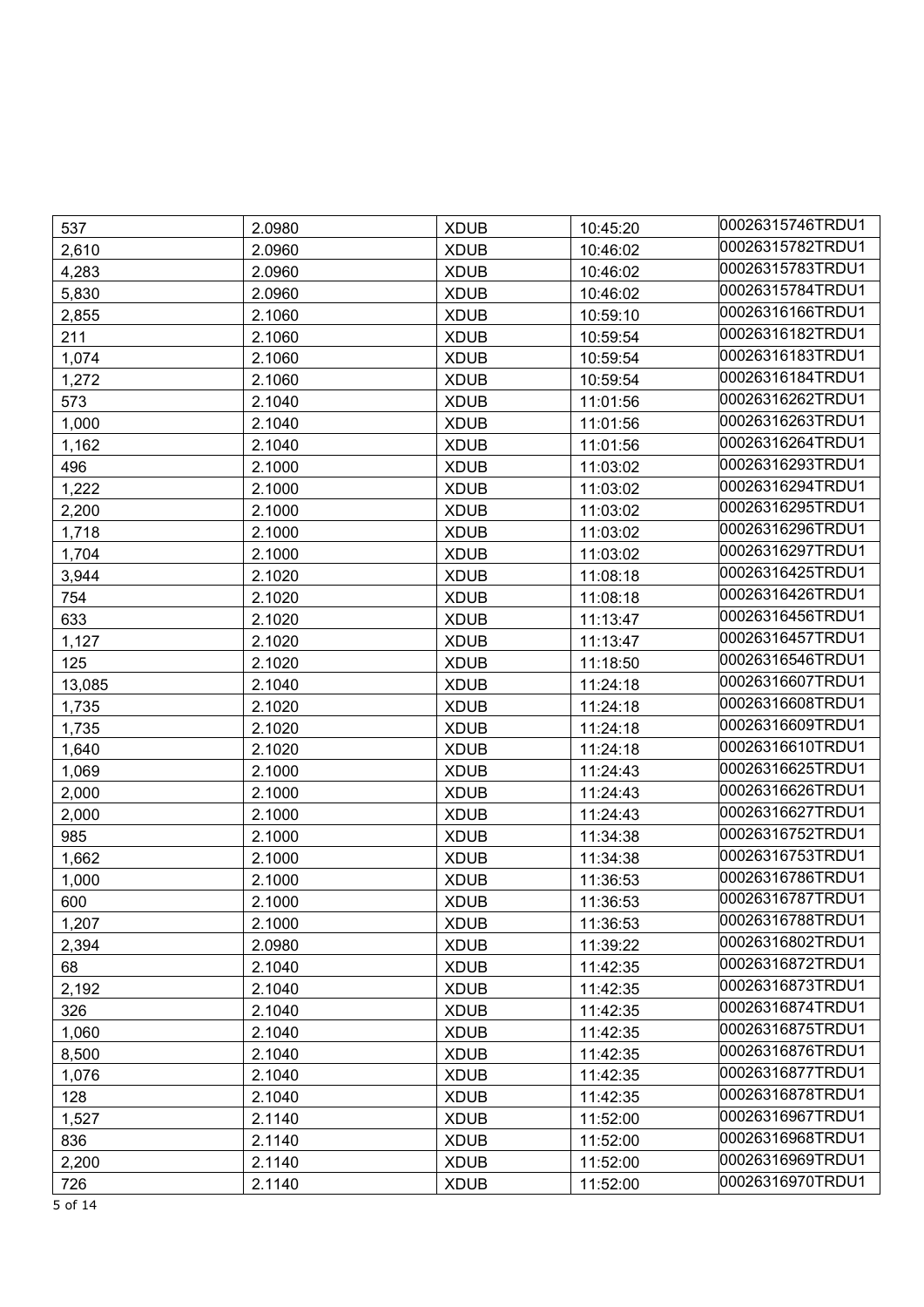| 994   | 2.1120 | <b>XDUB</b> | 11:56:22 | 00026317015TRDU1 |
|-------|--------|-------------|----------|------------------|
| 1,581 | 2.1120 | <b>XDUB</b> | 11:56:22 | 00026317016TRDU1 |
| 2,522 | 2.1120 | <b>XDUB</b> | 11:56:22 | 00026317017TRDU1 |
| 867   | 2.1120 | <b>XDUB</b> | 11:56:22 | 00026317018TRDU1 |
| 994   | 2.1120 | <b>XDUB</b> | 11:56:22 | 00026317019TRDU1 |
| 1,078 | 2.1100 | <b>XDUB</b> | 11:56:22 | 00026317020TRDU1 |
| 414   | 2.1080 | <b>XDUB</b> | 11:56:58 | 00026317024TRDU1 |
| 2,501 | 2.1080 | <b>XDUB</b> | 11:56:58 | 00026317025TRDU1 |
| 1,993 | 2.1080 | <b>XDUB</b> | 11:56:58 | 00026317026TRDU1 |
| 821   | 2.1160 | <b>XDUB</b> | 12:08:45 | 00026317201TRDU1 |
| 1,801 | 2.1160 | <b>XDUB</b> | 12:08:45 | 00026317202TRDU1 |
| 1,678 | 2.1160 | <b>XDUB</b> | 12:11:12 | 00026317292TRDU1 |
| 709   | 2.1160 | <b>XDUB</b> | 12:11:12 | 00026317293TRDU1 |
| 1,860 | 2.1120 | <b>XDUB</b> | 12:11:14 | 00026317294TRDU1 |
| 7,122 | 2.1140 | <b>XDUB</b> | 12:20:04 | 00026317392TRDU1 |
| 1,779 | 2.1140 | <b>XDUB</b> | 12:20:04 | 00026317393TRDU1 |
| 1,390 | 2.1140 | <b>XDUB</b> | 12:20:04 | 00026317394TRDU1 |
| 1,779 | 2.1140 | <b>XDUB</b> | 12:20:04 | 00026317395TRDU1 |
| 1,779 | 2.1140 | <b>XDUB</b> | 12:20:29 | 00026317398TRDU1 |
| 461   | 2.1140 | <b>XDUB</b> | 12:20:29 | 00026317399TRDU1 |
| 431   | 2.1140 | <b>XDUB</b> | 12:20:29 | 00026317400TRDU1 |
| 346   | 2.1140 | <b>XDUB</b> | 12:23:21 | 00026317418TRDU1 |
| 611   | 2.1140 | <b>XDUB</b> | 12:23:21 | 00026317419TRDU1 |
| 6,121 | 2.1140 | <b>XDUB</b> | 12:23:21 | 00026317421TRDU1 |
| 2,978 | 2.1120 | <b>XDUB</b> | 12:31:26 | 00026317470TRDU1 |
| 2,827 | 2.1120 | <b>XDUB</b> | 12:31:26 | 00026317471TRDU1 |
| 2,580 | 2.1120 | <b>XDUB</b> | 12:31:26 | 00026317472TRDU1 |
| 2,768 | 2.1080 | <b>XDUB</b> | 12:31:43 | 00026317476TRDU1 |
| 22    | 2.1080 | <b>XDUB</b> | 12:31:43 | 00026317477TRDU1 |
| 2,837 | 2.1140 | <b>XDUB</b> | 12:35:56 | 00026317554TRDU1 |
| 1,708 | 2.1060 | <b>XDUB</b> | 12:46:42 | 00026317713TRDU1 |
| 2,367 | 2.1060 | <b>XDUB</b> | 12:46:42 | 00026317714TRDU1 |
| 1,708 | 2.1060 | <b>XDUB</b> | 12:46:42 | 00026317715TRDU1 |
| 489   | 2.1060 | <b>XDUB</b> | 12:46:42 | 00026317716TRDU1 |
| 1,557 | 2.1060 | <b>XDUB</b> | 12:46:42 | 00026317717TRDU1 |
| 2,743 | 2.1060 | <b>XDUB</b> | 12:53:49 | 00026317777TRDU1 |
| 708   | 2.1080 | <b>XDUB</b> | 12:56:09 | 00026317842TRDU1 |
| 1,669 | 2.1080 | <b>XDUB</b> | 12:56:09 | 00026317843TRDU1 |
| 1,870 | 2.1060 | <b>XDUB</b> | 12:58:21 | 00026317885TRDU1 |
| 826   | 2.1060 | <b>XDUB</b> | 12:58:21 | 00026317886TRDU1 |
| 1,264 | 2.1040 | <b>XDUB</b> | 12:58:22 | 00026317887TRDU1 |
| 1,946 | 2.1040 | <b>XDUB</b> | 12:58:22 | 00026317888TRDU1 |
| 1,946 | 2.1040 | <b>XDUB</b> | 12:58:22 | 00026317889TRDU1 |
| 1,211 | 2.1040 | <b>XDUB</b> | 12:58:22 | 00026317890TRDU1 |
| 53    | 2.1040 | <b>XDUB</b> | 12:58:22 | 00026317891TRDU1 |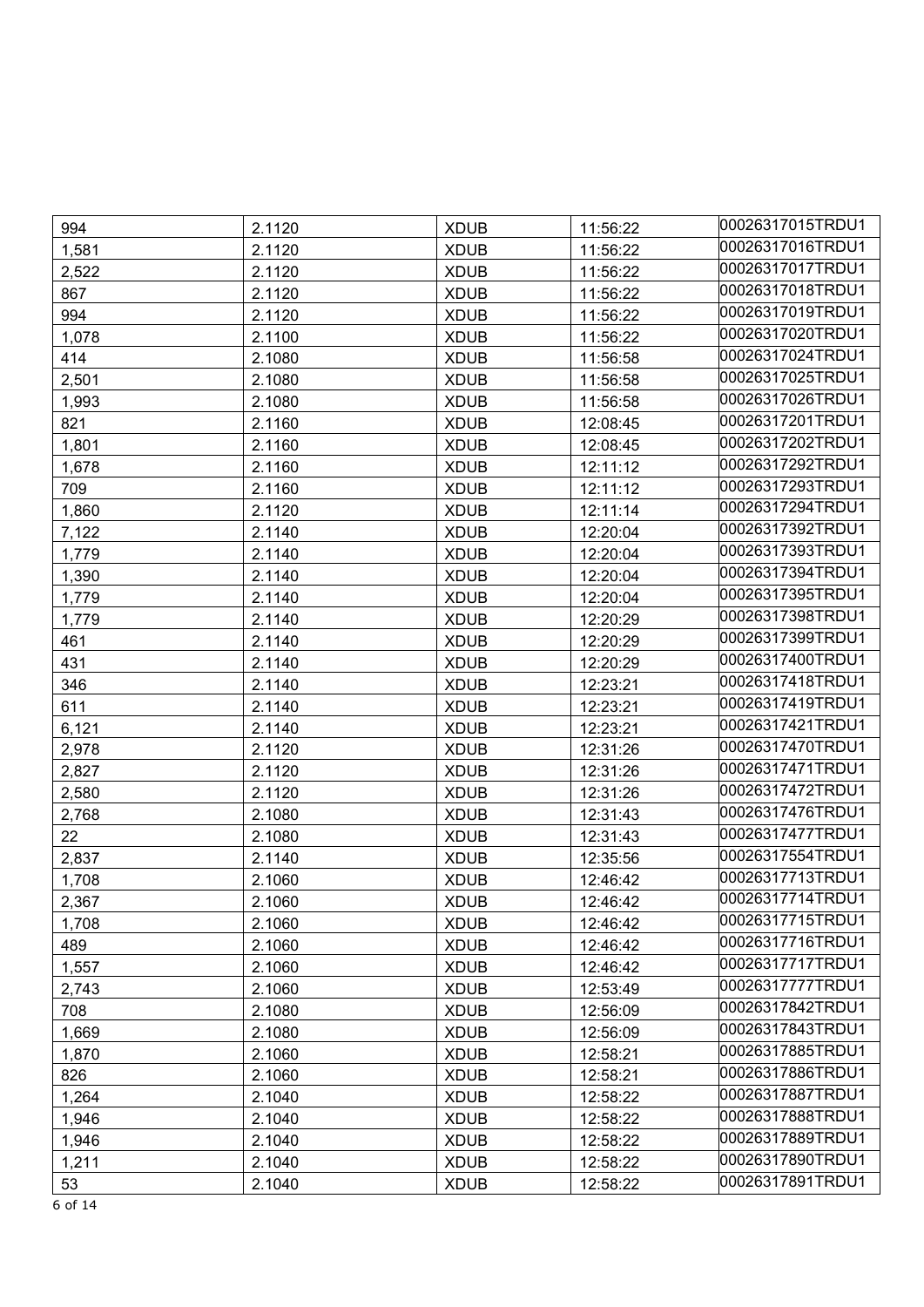| 1,362 | 2.1040 | <b>XDUB</b> | 12:58:22 | 00026317892TRDU1 |
|-------|--------|-------------|----------|------------------|
| 878   | 2.1040 | <b>XDUB</b> | 12:58:22 | 00026317893TRDU1 |
| 1,896 | 2.1080 | <b>XDUB</b> | 13:08:13 | 00026318003TRDU1 |
| 1,684 | 2.1060 | <b>XDUB</b> | 13:08:37 | 00026318006TRDU1 |
| 3,934 | 2.1180 | <b>XDUB</b> | 13:26:54 | 00026318196TRDU1 |
| 3,249 | 2.1180 | <b>XDUB</b> | 13:26:54 | 00026318197TRDU1 |
| 3,249 | 2.1180 | <b>XDUB</b> | 13:26:54 | 00026318198TRDU1 |
| 2,888 | 2.1180 | <b>XDUB</b> | 13:26:54 | 00026318199TRDU1 |
| 292   | 2.1180 | <b>XDUB</b> | 13:26:54 | 00026318200TRDU1 |
| 3,385 | 2.1180 | <b>XDUB</b> | 13:26:54 | 00026318201TRDU1 |
| 2,957 | 2.1180 | <b>XDUB</b> | 13:26:54 | 00026318202TRDU1 |
| 480   | 2.1180 | <b>XDUB</b> | 13:26:54 | 00026318203TRDU1 |
| 2,957 | 2.1180 | <b>XDUB</b> | 13:26:54 | 00026318204TRDU1 |
| 3,158 | 2.1180 | <b>XDUB</b> | 13:26:54 | 00026318205TRDU1 |
| 3,180 | 2.1180 | <b>XDUB</b> | 13:26:54 | 00026318206TRDU1 |
| 853   | 2.1180 | <b>XDUB</b> | 13:26:54 | 00026318207TRDU1 |
| 446   | 2.1180 | <b>XDUB</b> | 13:26:54 | 00026318208TRDU1 |
| 2,343 | 2.1180 | <b>XDUB</b> | 13:26:54 | 00026318209TRDU1 |
| 70    | 2.1180 | <b>XDUB</b> | 13:26:54 | 00026318210TRDU1 |
| 2,547 | 2.1320 | <b>XDUB</b> | 13:31:02 | 00026318277TRDU1 |
| 1,992 | 2.1300 | <b>XDUB</b> | 13:31:02 | 00026318280TRDU1 |
| 791   | 2.1300 | <b>XDUB</b> | 13:31:02 | 00026318281TRDU1 |
| 2,200 | 2.1240 | <b>XDUB</b> | 13:31:34 | 00026318294TRDU1 |
| 312   | 2.1240 | <b>XDUB</b> | 13:31:34 | 00026318295TRDU1 |
| 45    | 2.1240 | <b>XDUB</b> | 13:31:34 | 00026318296TRDU1 |
| 1,704 | 2.1260 | <b>XDUB</b> | 13:41:09 | 00026318388TRDU1 |
| 1,215 | 2.1260 | <b>XDUB</b> | 13:41:09 | 00026318389TRDU1 |
| 2,673 | 2.1260 | <b>XDUB</b> | 13:41:09 | 00026318390TRDU1 |
| 2,707 | 2.1260 | <b>XDUB</b> | 13:41:09 | 00026318391TRDU1 |
| 7,129 | 2.1280 | <b>XDUB</b> | 13:47:07 | 00026318432TRDU1 |
| 847   | 2.1280 | <b>XDUB</b> | 13:55:36 | 00026318484TRDU1 |
| 2,431 | 2.1280 | <b>XDUB</b> | 13:55:36 | 00026318485TRDU1 |
| 9,739 | 2.1280 | <b>XDUB</b> | 13:55:36 | 00026318486TRDU1 |
| 2,381 | 2.1280 | <b>XDUB</b> | 13:55:36 | 00026318487TRDU1 |
| 220   | 2.1240 | <b>XDUB</b> | 13:59:50 | 00026318532TRDU1 |
| 5,072 | 2.1240 | <b>XDUB</b> | 13:59:50 | 00026318533TRDU1 |
| 3,254 | 2.1220 | <b>XDUB</b> | 14:04:44 | 00026318564TRDU1 |
| 3,645 | 2.1220 | <b>XDUB</b> | 14:04:44 | 00026318565TRDU1 |
| 293   | 2.1220 | <b>XDUB</b> | 14:04:54 | 00026318566TRDU1 |
| 3,487 | 2.1220 | <b>XDUB</b> | 14:04:54 | 00026318567TRDU1 |
| 2,590 | 2.1220 | <b>XDUB</b> | 14:05:05 | 00026318570TRDU1 |
| 1,710 | 2.1220 | <b>XDUB</b> | 14:15:13 | 00026318633TRDU1 |
| 3,502 | 2.1220 | <b>XDUB</b> | 14:15:13 | 00026318634TRDU1 |
| 336   | 2.1220 | <b>XDUB</b> | 14:15:13 | 00026318635TRDU1 |
| 2,703 | 2.1240 | <b>XDUB</b> | 14:20:16 | 00026318708TRDU1 |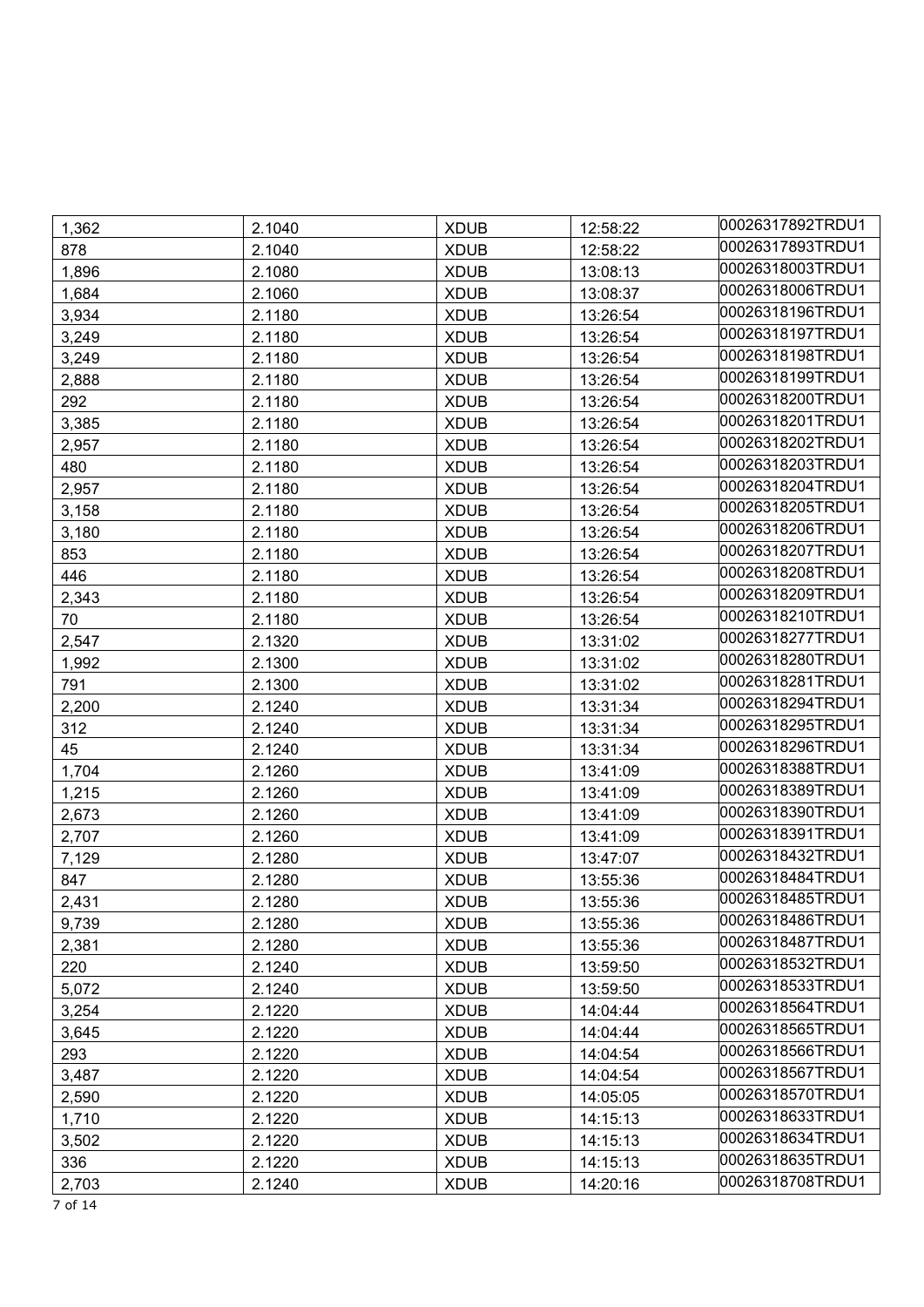| 2,829 | 2.1240 | <b>XDUB</b> | 14:21:56 | 00026318721TRDU1 |
|-------|--------|-------------|----------|------------------|
| 2,485 | 2.1240 | <b>XDUB</b> | 14:23:29 | 00026318741TRDU1 |
| 1,743 | 2.1240 | <b>XDUB</b> | 14:25:14 | 00026318754TRDU1 |
| 658   | 2.1240 | <b>XDUB</b> | 14:25:14 | 00026318755TRDU1 |
| 449   | 2.1240 | <b>XDUB</b> | 14:26:29 | 00026318761TRDU1 |
| 887   | 2.1240 | <b>XDUB</b> | 14:26:29 | 00026318762TRDU1 |
| 1,449 | 2.1240 | <b>XDUB</b> | 14:26:29 | 00026318763TRDU1 |
| 176   | 2.1240 | <b>XDUB</b> | 14:28:16 | 00026318778TRDU1 |
| 2,638 | 2.1240 | <b>XDUB</b> | 14:28:16 | 00026318779TRDU1 |
| 1,522 | 2.1220 | <b>XDUB</b> | 14:29:39 | 00026318792TRDU1 |
| 1,522 | 2.1220 | <b>XDUB</b> | 14:29:39 | 00026318793TRDU1 |
| 487   | 2.1220 | <b>XDUB</b> | 14:29:39 | 00026318794TRDU1 |
| 1,522 | 2.1220 | <b>XDUB</b> | 14:29:39 | 00026318795TRDU1 |
| 5,678 | 2.1180 | <b>XDUB</b> | 14:32:53 | 00026318836TRDU1 |
| 8,315 | 2.1180 | <b>XDUB</b> | 14:32:53 | 00026318837TRDU1 |
| 5,479 | 2.1180 | <b>XDUB</b> | 14:32:53 | 00026318838TRDU1 |
| 5,830 | 2.1180 | <b>XDUB</b> | 14:32:53 | 00026318839TRDU1 |
| 2,440 | 2.1120 | <b>XDUB</b> | 14:33:22 | 00026318854TRDU1 |
| 2,751 | 2.1100 | <b>XDUB</b> | 14:34:19 | 00026318872TRDU1 |
| 1,706 | 2.1060 | <b>XDUB</b> | 14:41:41 | 00026319033TRDU1 |
| 3,309 | 2.1060 | <b>XDUB</b> | 14:41:41 | 00026319034TRDU1 |
| 3,309 | 2.1060 | <b>XDUB</b> | 14:41:41 | 00026319035TRDU1 |
| 2,683 | 2.1060 | <b>XDUB</b> | 14:41:41 | 00026319036TRDU1 |
| 376   | 2.1060 | <b>XDUB</b> | 14:41:41 | 00026319037TRDU1 |
| 2,451 | 2.1060 | <b>XDUB</b> | 14:41:41 | 00026319038TRDU1 |
| 414   | 2.1040 | <b>XDUB</b> | 14:41:41 | 00026319039TRDU1 |
| 106   | 2.1040 | <b>XDUB</b> | 14:41:41 | 00026319040TRDU1 |
| 85    | 2.1040 | <b>XDUB</b> | 14:41:41 | 00026319041TRDU1 |
| 4,733 | 2.1040 | <b>XDUB</b> | 14:41:47 | 00026319044TRDU1 |
| 2,469 | 2.1000 | <b>XDUB</b> | 14:44:12 | 00026319117TRDU1 |
| 5,320 | 2.0900 | <b>XDUB</b> | 14:45:17 | 00026319171TRDU1 |
| 1,505 | 2.0900 | <b>XDUB</b> | 14:51:19 | 00026319330TRDU1 |
| 1,505 | 2.0900 | <b>XDUB</b> | 14:51:19 | 00026319331TRDU1 |
| 2,545 | 2.0900 | <b>XDUB</b> | 14:51:19 | 00026319332TRDU1 |
| 911   | 2.0900 | <b>XDUB</b> | 14:51:19 | 00026319333TRDU1 |
| 594   | 2.0900 | <b>XDUB</b> | 14:51:19 | 00026319334TRDU1 |
| 594   | 2.0900 | <b>XDUB</b> | 14:51:19 | 00026319335TRDU1 |
| 911   | 2.0900 | <b>XDUB</b> | 14:51:19 | 00026319336TRDU1 |
| 121   | 2.0900 | <b>XDUB</b> | 14:51:19 | 00026319337TRDU1 |
| 5,259 | 2.0880 | <b>XDUB</b> | 14:51:49 | 00026319359TRDU1 |
| 2,816 | 2.0940 | <b>XDUB</b> | 15:00:43 | 00026319601TRDU1 |
| 2,842 | 2.0940 | <b>XDUB</b> | 15:01:50 | 00026319642TRDU1 |
| 3,750 | 2.0940 | <b>XDUB</b> | 15:02:45 | 00026319771TRDU1 |
| 942   | 2.1120 | <b>XDUB</b> | 15:07:46 | 00026319918TRDU1 |
| 1,048 | 2.1120 | <b>XDUB</b> | 15:07:46 | 00026319919TRDU1 |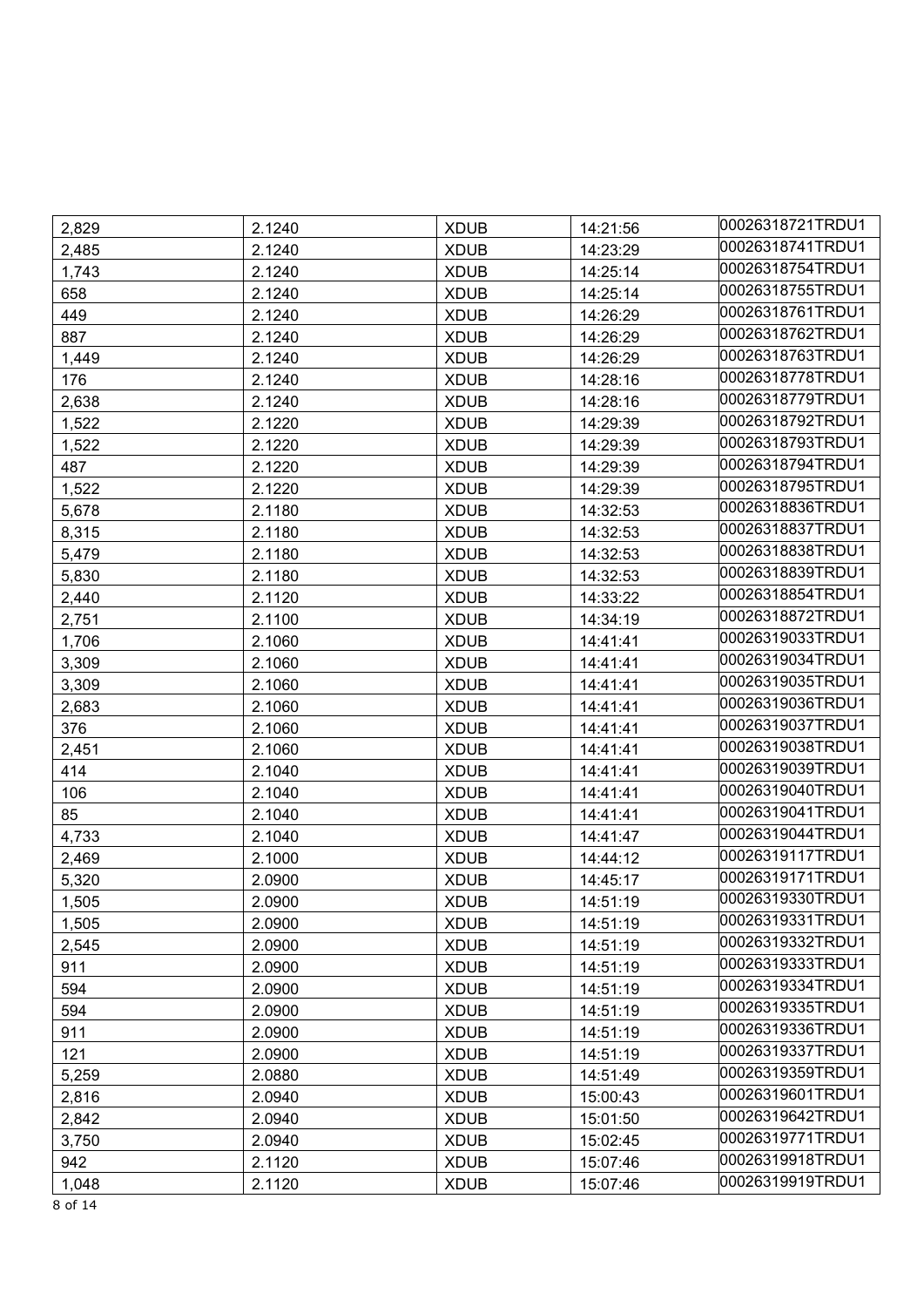| 2,361 | 2.1120 | <b>XDUB</b> | 15:07:46 | 00026319920TRDU1 |
|-------|--------|-------------|----------|------------------|
| 3,052 | 2.1120 | <b>XDUB</b> | 15:07:52 | 00026319921TRDU1 |
| 1,883 | 2.1120 | <b>XDUB</b> | 15:07:52 | 00026319922TRDU1 |
| 635   | 2.1120 | <b>XDUB</b> | 15:07:52 | 00026319923TRDU1 |
| 2,632 | 2.1100 | <b>XDUB</b> | 15:08:27 | 00026319938TRDU1 |
| 43    | 2.1100 | <b>XDUB</b> | 15:08:27 | 00026319939TRDU1 |
| 7,025 | 2.1060 | <b>XDUB</b> | 15:08:49 | 00026319954TRDU1 |
| 1,703 | 2.1060 | <b>XDUB</b> | 15:08:49 | 00026319955TRDU1 |
| 193   | 2.1060 | <b>XDUB</b> | 15:08:49 | 00026319956TRDU1 |
| 2,200 | 2.1060 | <b>XDUB</b> | 15:08:49 | 00026319957TRDU1 |
| 2,929 | 2.1060 | <b>XDUB</b> | 15:08:49 | 00026319958TRDU1 |
| 1,471 | 2.1060 | <b>XDUB</b> | 15:08:49 | 00026319959TRDU1 |
| 2,293 | 2.1060 | <b>XDUB</b> | 15:08:49 | 00026319960TRDU1 |
| 193   | 2.1040 | <b>XDUB</b> | 15:08:49 | 00026319961TRDU1 |
| 3,475 | 2.1040 | <b>XDUB</b> | 15:08:49 | 00026319962TRDU1 |
| 1,888 | 2.1040 | <b>XDUB</b> | 15:08:49 | 00026319963TRDU1 |
| 7,817 | 2.1040 | <b>XDUB</b> | 15:14:26 | 00026320062TRDU1 |
| 1,447 | 2.1040 | <b>XDUB</b> | 15:16:21 | 00026320089TRDU1 |
| 422   | 2.1060 | <b>XDUB</b> | 15:18:22 | 00026320121TRDU1 |
| 1,727 | 2.1060 | <b>XDUB</b> | 15:18:22 | 00026320122TRDU1 |
| 3,146 | 2.1060 | <b>XDUB</b> | 15:18:22 | 00026320123TRDU1 |
| 478   | 2.1060 | <b>XDUB</b> | 15:18:22 | 00026320124TRDU1 |
| 1,249 | 2.1060 | <b>XDUB</b> | 15:18:22 | 00026320125TRDU1 |
| 1,535 | 2.1060 | <b>XDUB</b> | 15:18:22 | 00026320126TRDU1 |
| 4,795 | 2.1020 | <b>XDUB</b> | 15:21:27 | 00026320205TRDU1 |
| 18    | 2.1000 | <b>XDUB</b> | 15:21:27 | 00026320206TRDU1 |
| 4,589 | 2.1000 | <b>XDUB</b> | 15:21:27 | 00026320207TRDU1 |
| 18    | 2.1000 | <b>XDUB</b> | 15:21:27 | 00026320208TRDU1 |
| 3,850 | 2.1060 | <b>XDUB</b> | 15:26:53 | 00026320312TRDU1 |
| 2,470 | 2.1060 | <b>XDUB</b> | 15:26:53 | 00026320313TRDU1 |
| 1,380 | 2.1060 | <b>XDUB</b> | 15:26:53 | 00026320314TRDU1 |
| 1,388 | 2.1060 | <b>XDUB</b> | 15:26:53 | 00026320315TRDU1 |
| 4,327 | 2.1120 | <b>XDUB</b> | 15:27:54 | 00026320335TRDU1 |
| 4,827 | 2.1100 | <b>XDUB</b> | 15:27:54 | 00026320336TRDU1 |
| 1,074 | 2.1000 | <b>XDUB</b> | 15:33:20 | 00026320452TRDU1 |
| 465   | 2.1000 | <b>XDUB</b> | 15:33:20 | 00026320453TRDU1 |
| 1,048 | 2.1000 | <b>XDUB</b> | 15:33:20 | 00026320454TRDU1 |
| 3,352 | 2.1000 | <b>XDUB</b> | 15:33:20 | 00026320455TRDU1 |
| 2,284 | 2.1000 | <b>XDUB</b> | 15:33:20 | 00026320456TRDU1 |
| 159   | 2.0900 | <b>XDUB</b> | 15:36:11 | 00026320504TRDU1 |
| 4,987 | 2.0880 | <b>XDUB</b> | 15:36:17 | 00026320505TRDU1 |
| 1,041 | 2.0880 | <b>XDUB</b> | 15:41:19 | 00026320633TRDU1 |
| 997   | 2.0880 | <b>XDUB</b> | 15:41:19 | 00026320634TRDU1 |
| 1,171 | 2.0880 | <b>XDUB</b> | 15:41:19 | 00026320635TRDU1 |
| 1,571 | 2.0880 | <b>XDUB</b> | 15:41:19 | 00026320636TRDU1 |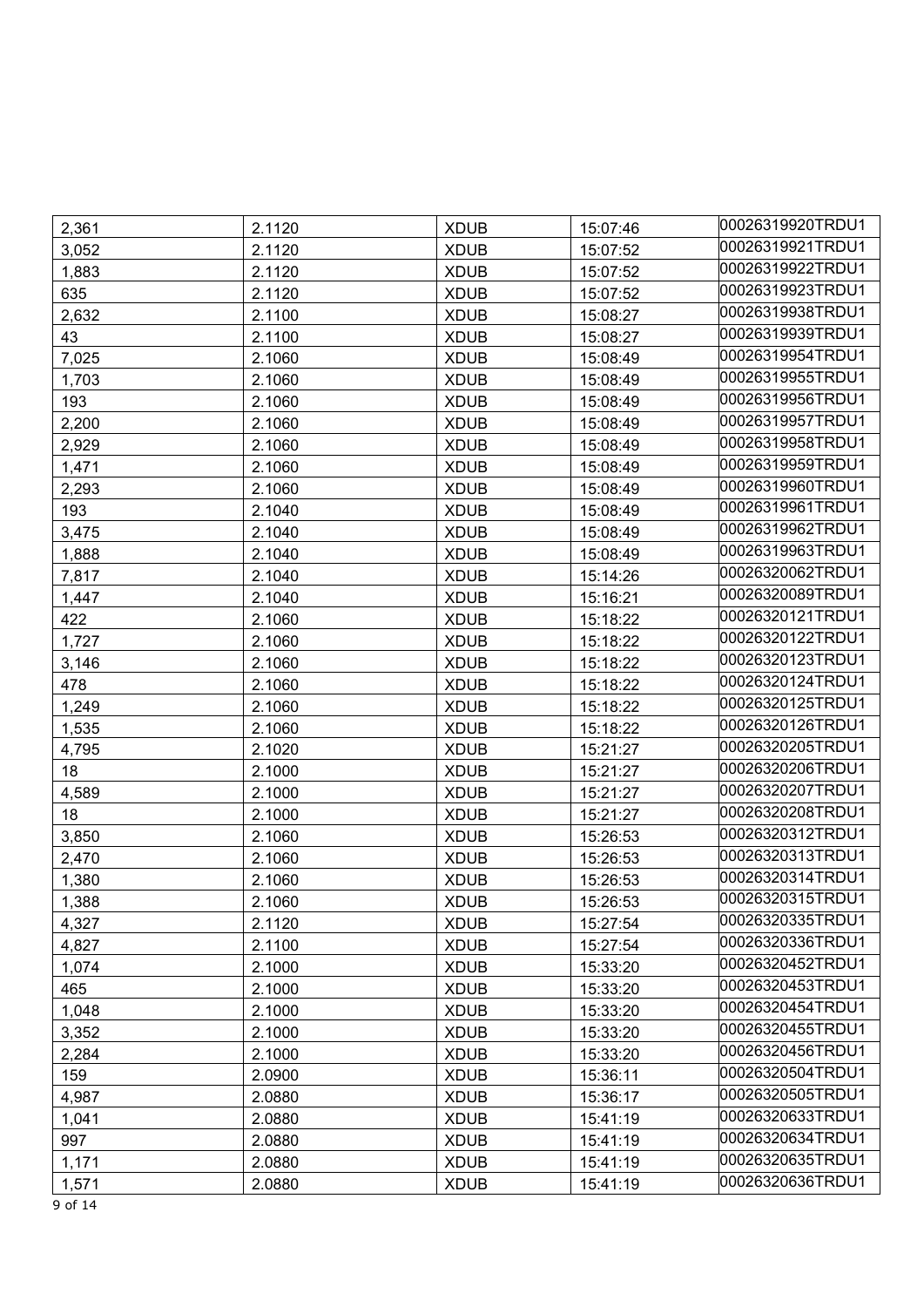| 1,811 | 2.0900 | <b>XDUB</b> | 15:45:07 | 00026320708TRDU1 |
|-------|--------|-------------|----------|------------------|
| 1,218 | 2.0900 | <b>XDUB</b> | 15:45:07 | 00026320709TRDU1 |
| 448   | 2.0900 | <b>XDUB</b> | 15:45:07 | 00026320710TRDU1 |
| 145   | 2.0900 | <b>XDUB</b> | 15:45:07 | 00026320711TRDU1 |
| 448   | 2.0900 | <b>XDUB</b> | 15:45:07 | 00026320712TRDU1 |
| 486   | 2.0900 | <b>XDUB</b> | 15:45:07 | 00026320713TRDU1 |
| 1,325 | 2.0900 | <b>XDUB</b> | 15:45:07 | 00026320714TRDU1 |
| 475   | 2.0900 | <b>XDUB</b> | 15:45:07 | 00026320715TRDU1 |
| 323   | 2.1020 | <b>XDUB</b> | 15:48:05 | 00026320788TRDU1 |
| 3,852 | 2.1020 | <b>XDUB</b> | 15:48:05 | 00026320789TRDU1 |
| 4,175 | 2.1020 | <b>XDUB</b> | 15:48:05 | 00026320790TRDU1 |
| 612   | 2.1020 | <b>XDUB</b> | 15:48:05 | 00026320791TRDU1 |
| 118   | 2.1020 | <b>XDUB</b> | 15:48:07 | 00026320792TRDU1 |
| 2,435 | 2.1020 | <b>XDUB</b> | 15:48:07 | 00026320793TRDU1 |
| 1,232 | 2.1020 | <b>XDUB</b> | 15:48:07 | 00026320794TRDU1 |
| 390   | 2.1020 | <b>XDUB</b> | 15:48:07 | 00026320795TRDU1 |
| 379   | 2.1020 | <b>XDUB</b> | 15:48:07 | 00026320796TRDU1 |
| 1,193 | 2.1020 | <b>XDUB</b> | 15:48:07 | 00026320797TRDU1 |
| 2,200 | 2.1020 | <b>XDUB</b> | 15:48:07 | 00026320798TRDU1 |
| 331   | 2.1020 | <b>XDUB</b> | 15:48:08 | 00026320799TRDU1 |
| 1,617 | 2.0980 | <b>XDUB</b> | 15:51:48 | 00026320914TRDU1 |
| 6,245 | 2.0980 | <b>XDUB</b> | 15:51:48 | 00026320915TRDU1 |
| 1,565 | 2.0980 | <b>XDUB</b> | 15:51:48 | 00026320916TRDU1 |
| 917   | 2.1000 | <b>XDUB</b> | 15:53:57 | 00026321001TRDU1 |
| 2,884 | 2.1020 | <b>XDUB</b> | 15:55:11 | 00026321068TRDU1 |
| 2,096 | 2.1020 | <b>XDUB</b> | 15:55:11 | 00026321069TRDU1 |
| 1,501 | 2.1020 | <b>XDUB</b> | 15:55:11 | 00026321070TRDU1 |
| 1,501 | 2.1020 | <b>XDUB</b> | 15:55:11 | 00026321071TRDU1 |
| 1,501 | 2.1020 | <b>XDUB</b> | 15:55:15 | 00026321072TRDU1 |
| 795   | 2.1020 | <b>XDUB</b> | 15:55:15 | 00026321073TRDU1 |
| 3,653 | 2.1080 | <b>XDUB</b> | 16:00:00 | 00026321181TRDU1 |
| 4,977 | 2.1080 | <b>XDUB</b> | 16:00:00 | 00026321182TRDU1 |
| 3,523 | 2.1080 | <b>XDUB</b> | 16:00:00 | 00026321183TRDU1 |
| 2,261 | 2.1080 | <b>XDUB</b> | 16:00:00 | 00026321184TRDU1 |
| 1,784 | 2.1060 | <b>XDUB</b> | 16:03:22 | 00026321340TRDU1 |
| 4,064 | 2.1060 | <b>XDUB</b> | 16:03:22 | 00026321341TRDU1 |
| 5,987 | 2.1040 | <b>XDUB</b> | 16:10:28 | 00026321489TRDU1 |
| 1,024 | 2.1040 | <b>XDUB</b> | 16:10:28 | 00026321490TRDU1 |
| 579   | 2.1040 | <b>XDUB</b> | 16:10:28 | 00026321491TRDU1 |
| 1,934 | 2.1040 | <b>XDUB</b> | 16:10:28 | 00026321492TRDU1 |
| 1,603 | 2.1040 | <b>XDUB</b> | 16:10:28 | 00026321493TRDU1 |
| 4,019 | 2.1040 | <b>XDUB</b> | 16:10:28 | 00026321494TRDU1 |
| 767   | 2.1040 | <b>XDUB</b> | 16:10:28 | 00026321495TRDU1 |
| 1,654 | 2.1040 | <b>XDUB</b> | 16:10:28 | 00026321496TRDU1 |
| 835   | 2.1040 | <b>XDUB</b> | 16:10:28 | 00026321497TRDU1 |